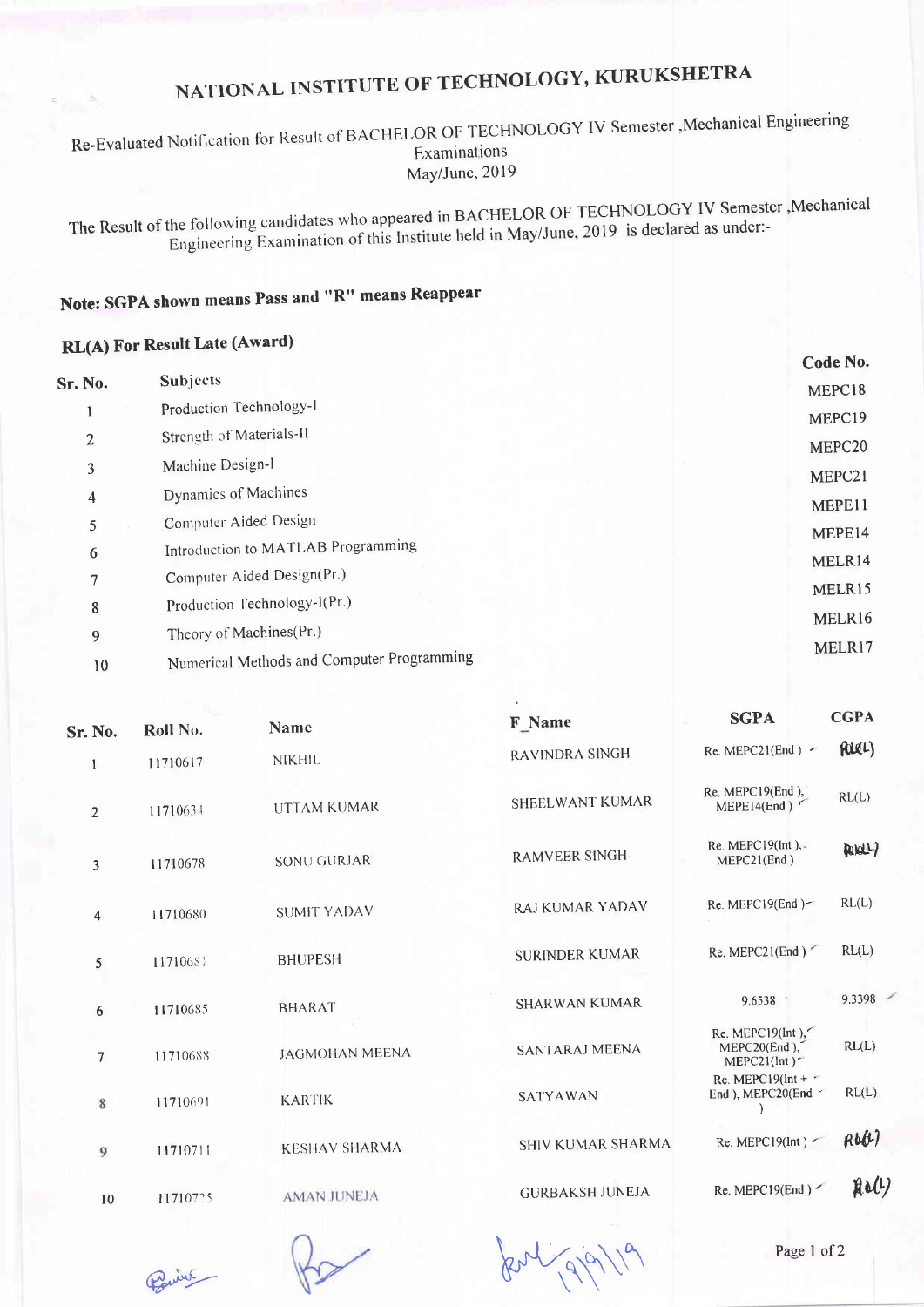# NATIONAL INSTITUTE OF TECHNOLOGY, KURUKSHETRA

Re-Evaluated Notification for Result of BACHELOR OF TECHNOLOGY IV Semester ,Mechanical Engineering examinations May/June,2019

<sup>I</sup>l I <sup>1710903</sup>

ALOK RANJAN ADITYA HIRALAL 7.2308 RL(L)

All efforts have been made to publish this result after checking the entries properly. However, the result can stand revised in case some discrepancy is observed.

 $\sqrt{2}$ Prof. In-Charge (Examinations)

Date: Kurukshetra Joint Registrar<br>(Examinations)

Count